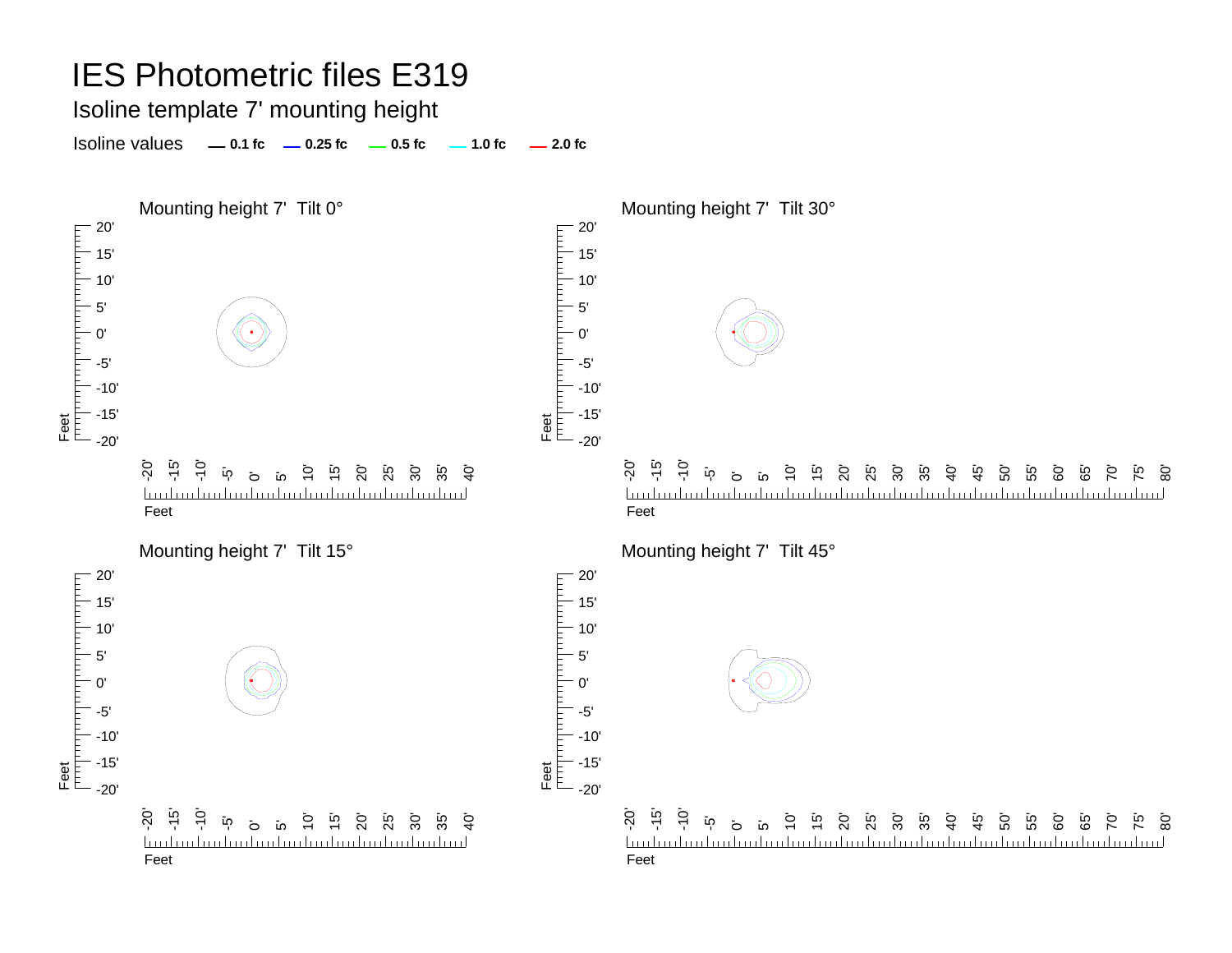#### Isoline template 9' mounting height

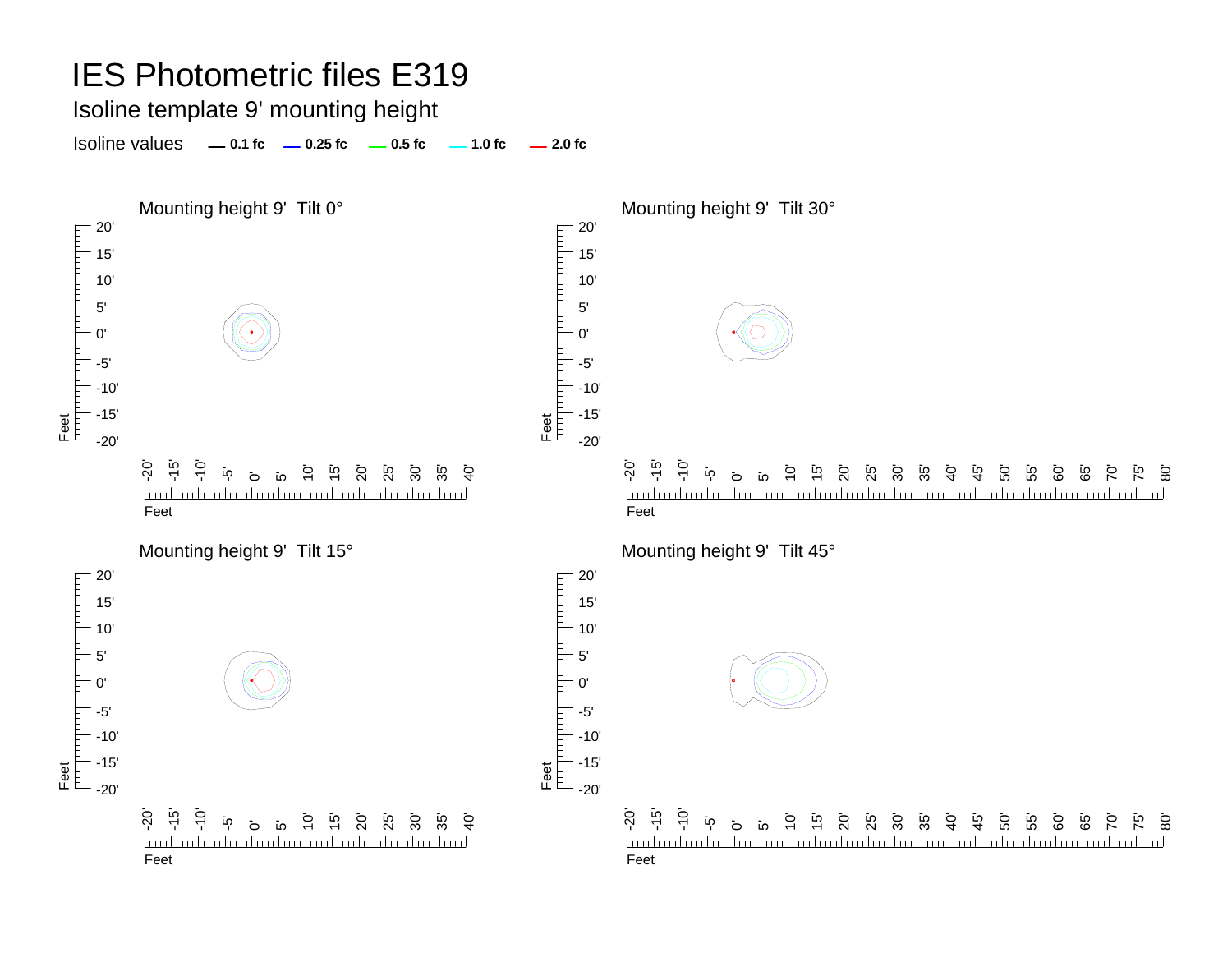Isoline template 11' mounting height

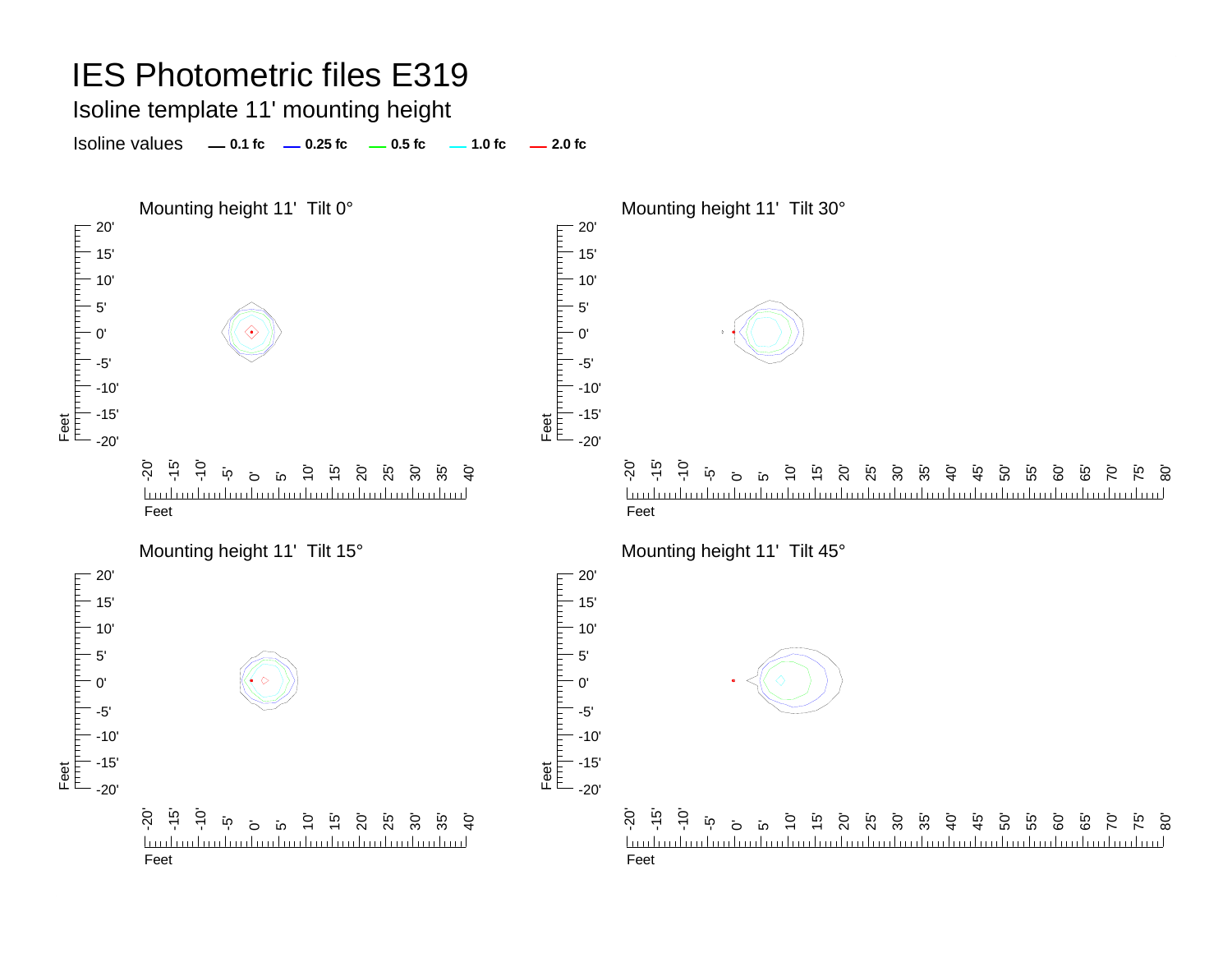### Isoline template 15' mounting height

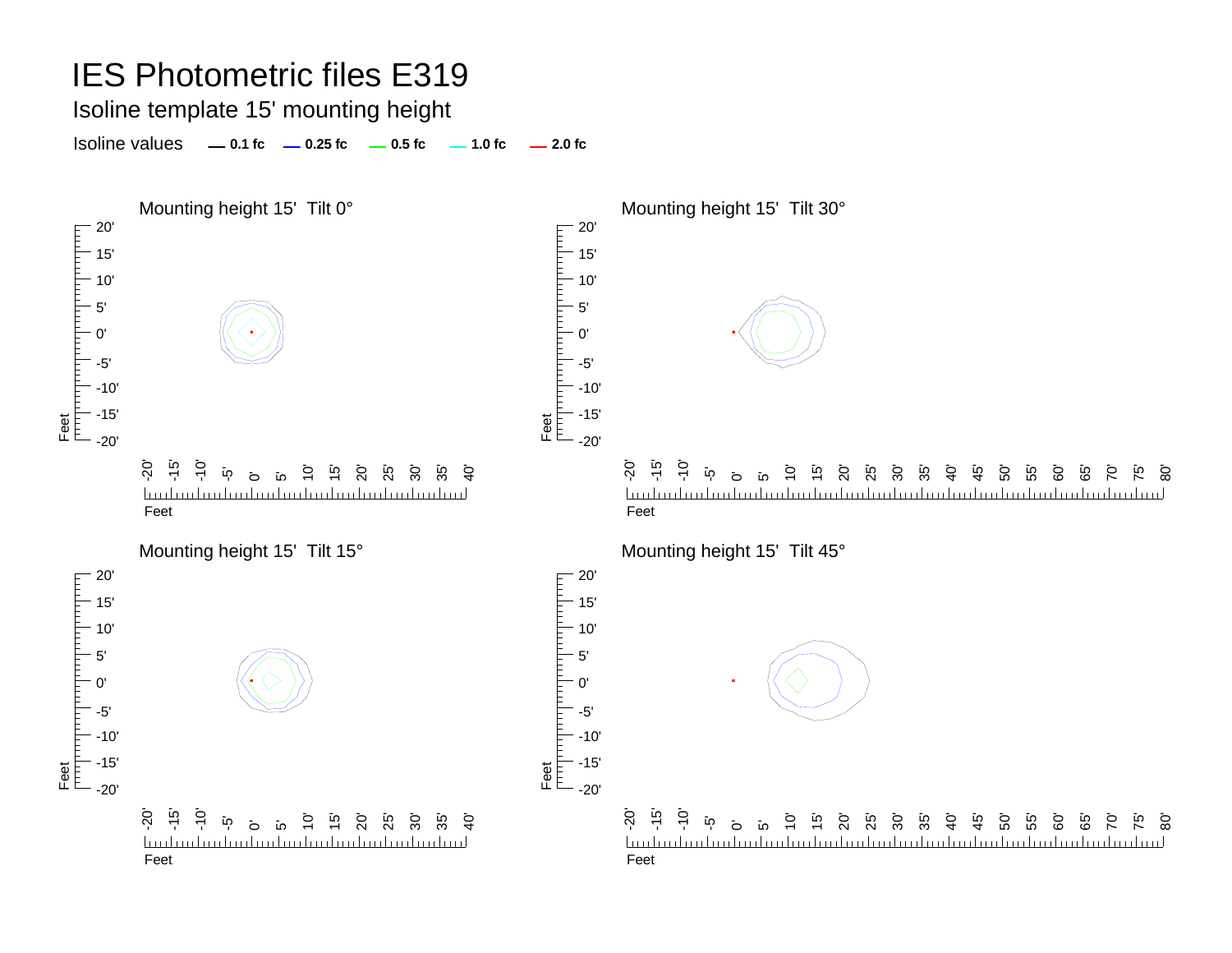### Isoline template 20' mounting height

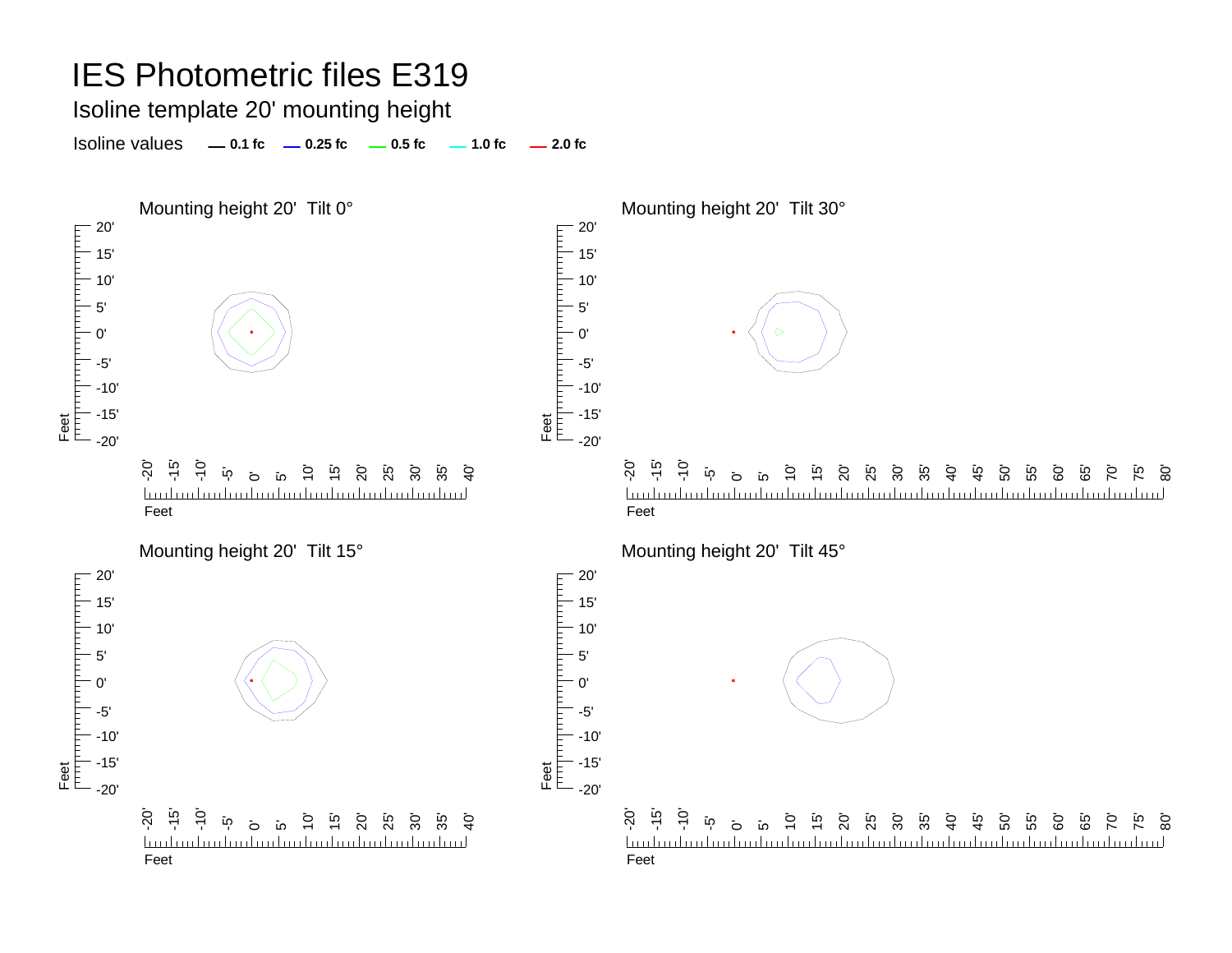Isoline template 25' mounting height